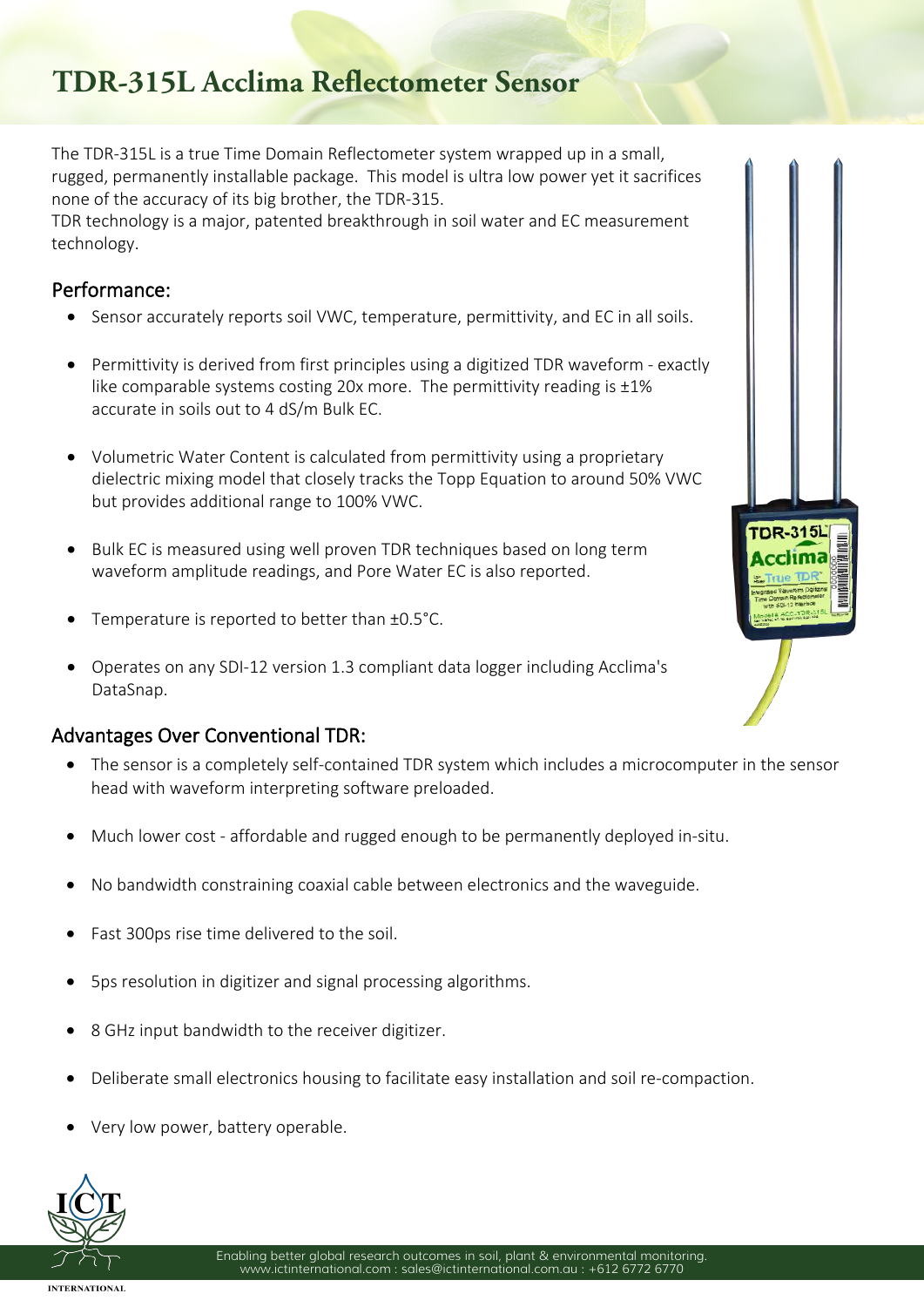## **TDR-315L Acclima Reflectometer Sensor**



#### **Description:**

The TDR-315L is a true waveform digitizing Time Domain Reflectometer that derives soil permittivity and water content from the propagation time of an electromagnetic impulse conveyed along its waveguide. Like many of its expensive predecessors (conventional TDR mainframes) it contains an ultra-fast rise time step function generator, a waveform digitizer (200 GSPS) and a picosecond-resolution time base (5ps). Unlike these predecessors it eliminates the bandwidth-constraining coax cable, the bulky console, and 90-97% of the cost. Because it is a true time domain device its readings are not derived from current and voltage magnitudes and relationships and hence are not impacted by soil electrical conductivity and compaction. Its high immunity to EC allows credible application in non-saturated soils wetted with sea water. It uses the standard SDI-12 interface and is compatible with all data recorders that are version 1.3 compliant.

#### **Functions:**

Volumetric Water Content (0 to 100% with 0.1% resolution)

Permittivity (1 to 80 with 0.1 unit resolution)

Soil Electrical Conductivity a.k.a. Bulk EC (0 to 5000  $\mu$ S/cm - resolution depends on reading range)

Soil Temperature (-40 to +60°C with 0.1 degree resolution)

Pore Water Electrical Conductivity (0 to 55000  $\mu$ S/cm)

#### **Features:**

10 meter, flexible, waterproof cable

15 cm X 3.5mm stainless steel 3-element waveguide

Rugged, waterproof epoxy housing

Typical 350ps incident wave rise time applied directly to the soil (no bandwidth limiting coax cable).

Input bandwidth to the waveform digitizer is also unrestrained because of the absence of a coax cable.

#### **Operating Parameters:**

| Read time:                       | 0.7 seconds                                              |
|----------------------------------|----------------------------------------------------------|
| Voltage Requirements: Idle       | 6 to 15 volts DC                                         |
| <b>Current Consumption: Read</b> | $<$ 30 µA @ 6 to 15 VDC                                  |
| <b>Current Consumption:</b>      | 170 mA @ 6 to 15 VDC                                     |
| <b>Idle Energy Consumption:</b>  | 15 J per day at 6 VDC                                    |
| Read Energy Consumption:         | 0.7 J per reading at 6 VDC, 1.4 J per reading $@$ 12 VDC |



**INTERNATIONAL**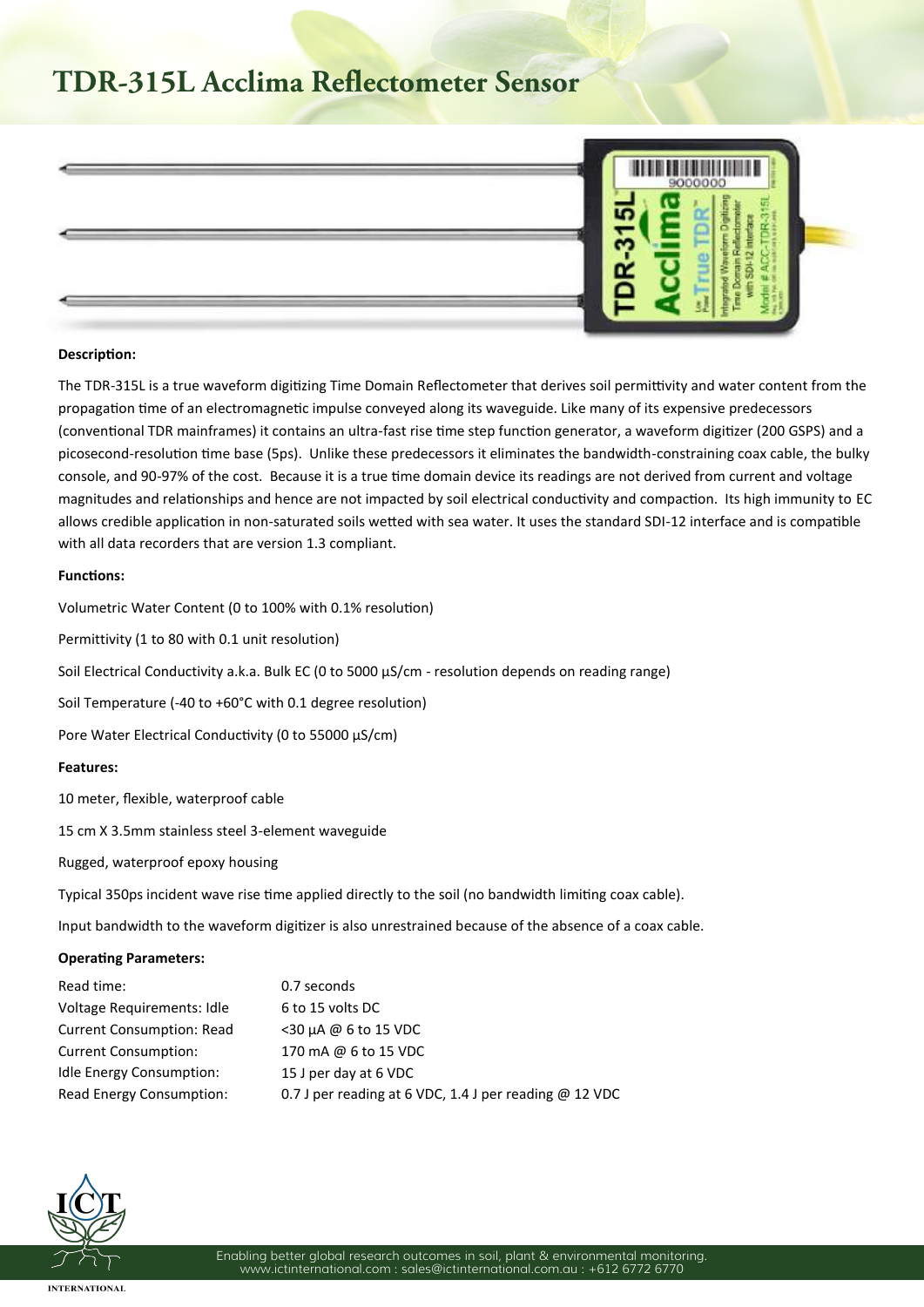## **TDR-315L Acclima Reflectometer Sensor**

**VWC and Permittivity Performance Specifications:** Permittivity to VWC conversion method = Proprietary Dielectric Mixing Model with 0 to 100% range.

• Closely follows Topp Equation to 46% VWC.

**Permittivity Reporting Accuracy:** ±1% of full scale 1 to 80 relative permittivity units

- From 0 to 4000 µS/cm Bulk (in-soil) Electrical Conductivity
- From -20°C to +50°C, however permittivity of water changes drastically in solid vs liquid states. Therefore the VWC reading will only report liquid water.

**Volumetric Water Content Reporting Accuracy:** Dependent upon soil type – but typically ±2%

- Less than 1 percentage point change with Bulk EC changes from 0 to 4000  $\mu$ S/cm
- Change in VWC with compaction follows only the change in soil volume.

**Temperature Performance Specifications:** Temperature is measured using a precision thermistor. The thermistor is located within 2 mm of the outer waveguide rod where it enters the epoxy housing.

**Temperature Reporting Performance:** Typical: ±0.2°C, Worst Case: ±0.5°C over -12 to +50°C

**Electrical Conductivity Performance Specifications:** EC is calculated from the long term (200 ns) amplitude of the reflected wave using a geometric parameter called the 'waveguide constant'. This constant is derived in the factory during factory calibration.

**EC Reporting Accuracy:** ±1%, ±35 µS/cm maximum error from 0 to 5000 µS/cm Bulk EC.

- Note that the 1% error applies to higher values of EC while the 35 µS/cm error applies to very low values of EC.
- Pore water EC is calculated from the Hilhorst model using an average pore size to represent all soils. Hence its accuracy is not specified. The reading does provide a 'ballpark' indication of the salinity of the water in the soil as opposed to the soil/ water mixture or 'Bulk EC' property.

### **Dimensions:**